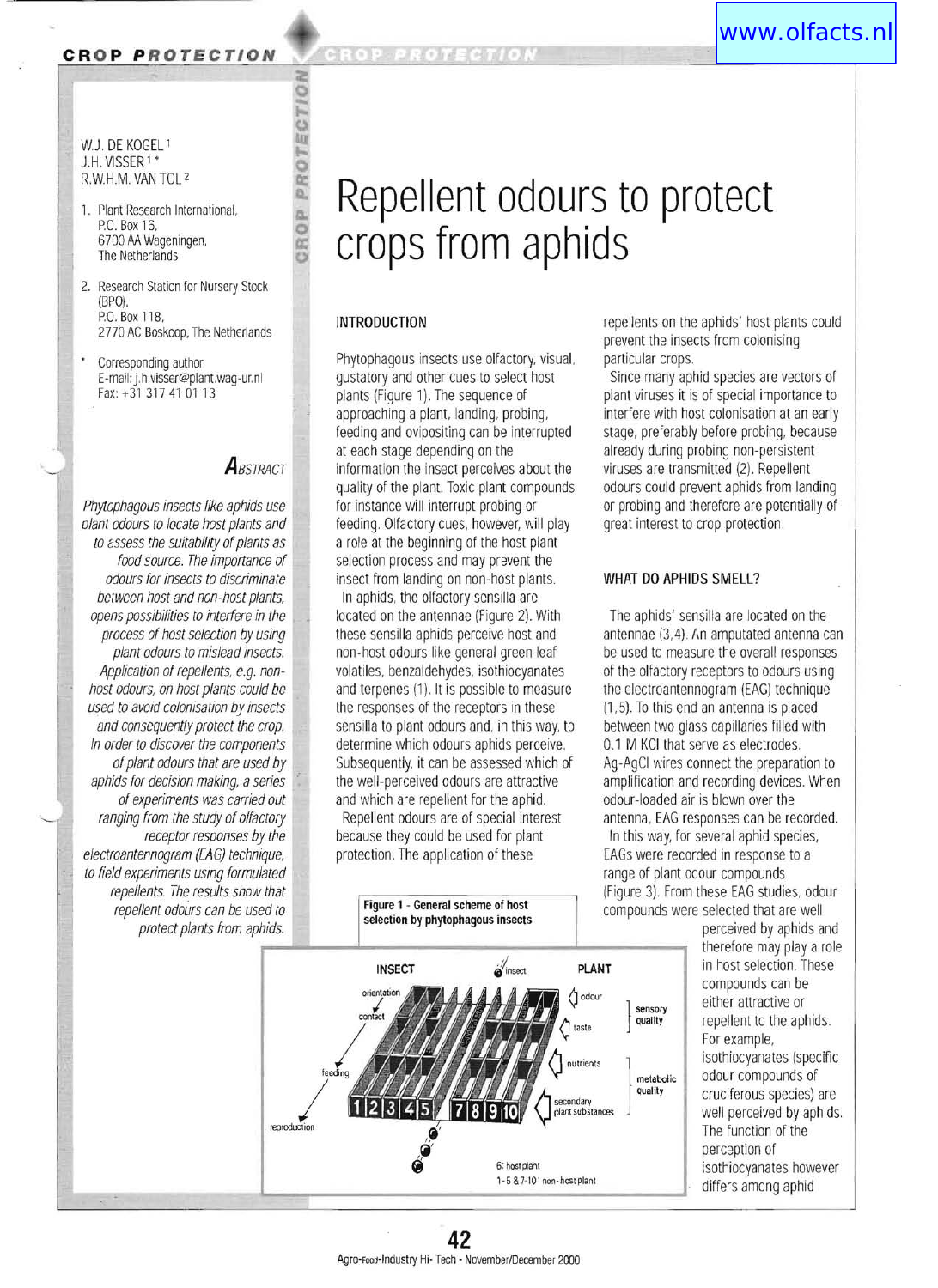### **CROP PROTECTION**







Figure 2 - Vetch aphid, Megoura viciae, with SEM picture of olfactory sensilla (secondary rhinaria) located on the antennae

species. For some species, like the cabbage aphid Brevicoryne brassicae, they act as attractants, but for other species, like the bean aphid Aphis fabae, they are repellent (6).

Figure 3 - Example of an EAG-response profile of winged Myzus persicae to several plant odours. A high EAG response indicates that the odour is well perceived

by the aphid.

WHICH ODOURS ARE REPELLENT?

In order to determine which of the odours that are perceived by aphids are repellent an olfactometer was constructed (7) (Figure 4) In the olfactometer set-up, winged aphids are released at the base of a Y-shaped rod. After release the aphids will start to move upwards and, arriving at the junction, have to choose to walk either



Figure 4 - An olfactometer to measure the behavioural response of aphids to plant odours. An aphid released at the base of the rod, will walk upwards and at the junction, has to decide to walk towards the odour or the control side.

to the left or the right side. A repellent odour on one side versus clean air on the other side will result in the majority of the aphids moving to the control side. Choice assays conducted with the olfactometer set-up revealed that some compounds were strongly repellent to several aphid species (Figure 5).

In order to prevent aphids from settling on a host plant, these repellents should be able to "outcompete" the attractive odour of the host plant itself. Therefore, repellents were applied on host plants and aphid settling was studied.

### EFFECT OF REPELLENT COMPOUNDS ON APHID SETTLING ON THE HOST PLANT

Leaf discs of Chinese cabbage plants were dipped in a solution of a repellent compound or a control solution. The two leaf discs were placed in a petri dish on a layer of agar and ten aphids were released